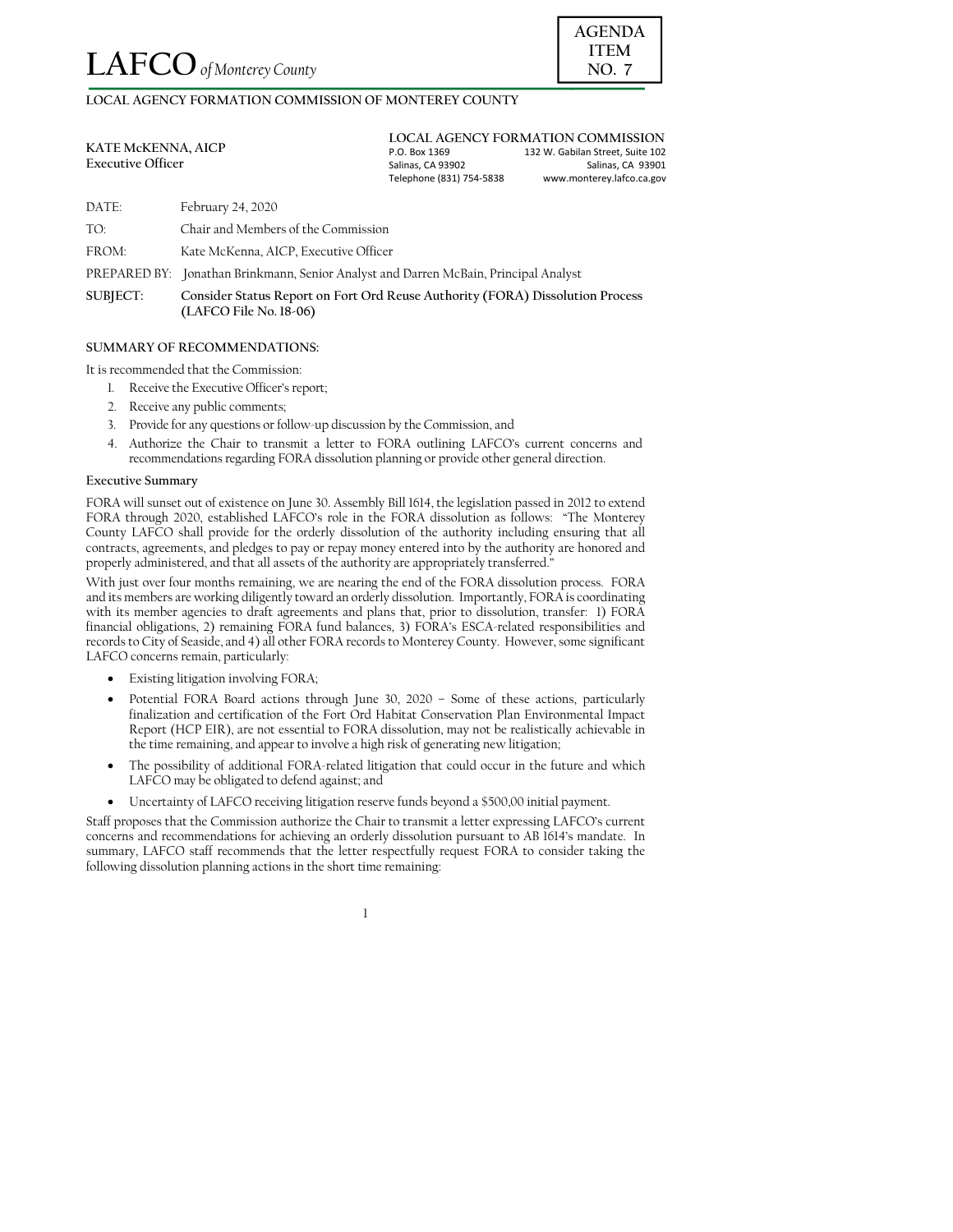- Prioritize actions that are most directly related to closing down the agency's operations and  $\overline{1}$ transferring FORA assets and responsibilities by June 30, 2020;
- 2) Avoid actions such as certification of the HCP EIR that are not essential to FORA dissolution, may not be realistically achievable in the time remaining, and appear likely to generate new litigation; and
- 3) Based on the identified litigation risks, prioritize additional funds to augment LAFCO's FORArelated litigation reserve fund beyond the \$500,000 initial payment, in accordance with LAFCO's November 19, 2019 letter to FORA (Attachment 1).

## Background/Progress to Date

AB 1614 required FORA to approve and submit a transition plan to LAFCO, providing a roadmap for FORA dissolution. The transition plan was required to "assign assets and liabilities, designate responsible successor agencies, and provide a schedule of remaining obligations."

FORA met its December 31, 2018 deadline for submitting its transition plan to LAFCO. However, the 2018 transition plan also identified the important follow-up concept of Implementing Agreements - to be negotiated among FORA's members throughout 2019 and into 2020 - to supplement the 2018 transition plan and to address assignment of key FORA responsibilities.

LAFCO had previously anticipated receiving FORA's submission of a "Finalized Transition Plan Package," including the transition plan, finalized Implementing Agreements, and any other relevant updates, by April 2020; see Attachment 2, FORA Dissolution Process Schedule. FORA's current timing for completing some agreements remains uncertain. Staff will bring forward all relevant agreements and updates that are finalized and available to the Commission's April regular meeting for a public hearing on FORA dissolution.

FORA and LAFCO have continued to coordinate throughout the dissolution planning process, including monthly meetings for the past six months. Amid coordination efforts, LAFCO transmitted a letter to FORA on November 19, 2020 requesting:

- 1) Execution of the FORA-LAFCO Indemnification Agreement providing for a \$500,000 litigation reserve fund payment,
- 2) An additional \$1.5 million for LAFCO's litigation reserve fund,
- 3) Establishment of a mechanism for additional litigation funding,
- 4) Establishment of a \$100,000 reserve fund for LAFCO's post-June 30, 2020 administrative oversight of the FORA dissolution, and
- 5) Re-inclusion of previously reviewed terms that were deleted from the draft Multi-Agency Implementing Agreement, pertaining to disbursement of funds by the County post-June 30.

LAFCO continues to pursue these requested items and, in December 2019, executed the Indemnification Agreement. FORA staff assures LAFCO that the initial \$500,000 litigation reserve fund payment will be made shortly. Importantly, the outlook for LAFCO's other requests (items 2-5) remains uncertain.

## Key Areas of Current FORA Efforts to Implement Dissolution

Although FORA's initial estimate for finalizing Implementing Agreements has been delayed by approximately three months, FORA is making progress on two critical Agreements:

- ESCA Implementing Agreement (assigns/nominates Seaside to assume FORA's ESCA and property transfer responsibilities): The FORA Board considered approval at its February 13 meeting, receiving a majority vote for approval. Because the vote was not unanimous, a second vote will be needed at the next FORA board meeting, currently scheduled on February 21.
- Multi-Agency Implementing Agreement (provides for transfer of remaining FORA fund balances and records to the County of Monterey as well as transfer of Capital Improvement Program obligations and habitat management funds). FORA is also circulating the draft Multi-Agency Implementing Agreement for final comments from its member agencies' legislative bodies by March 15, 2020 and planned finalization by FORA's members in April to May 2020.

 $\overline{2}$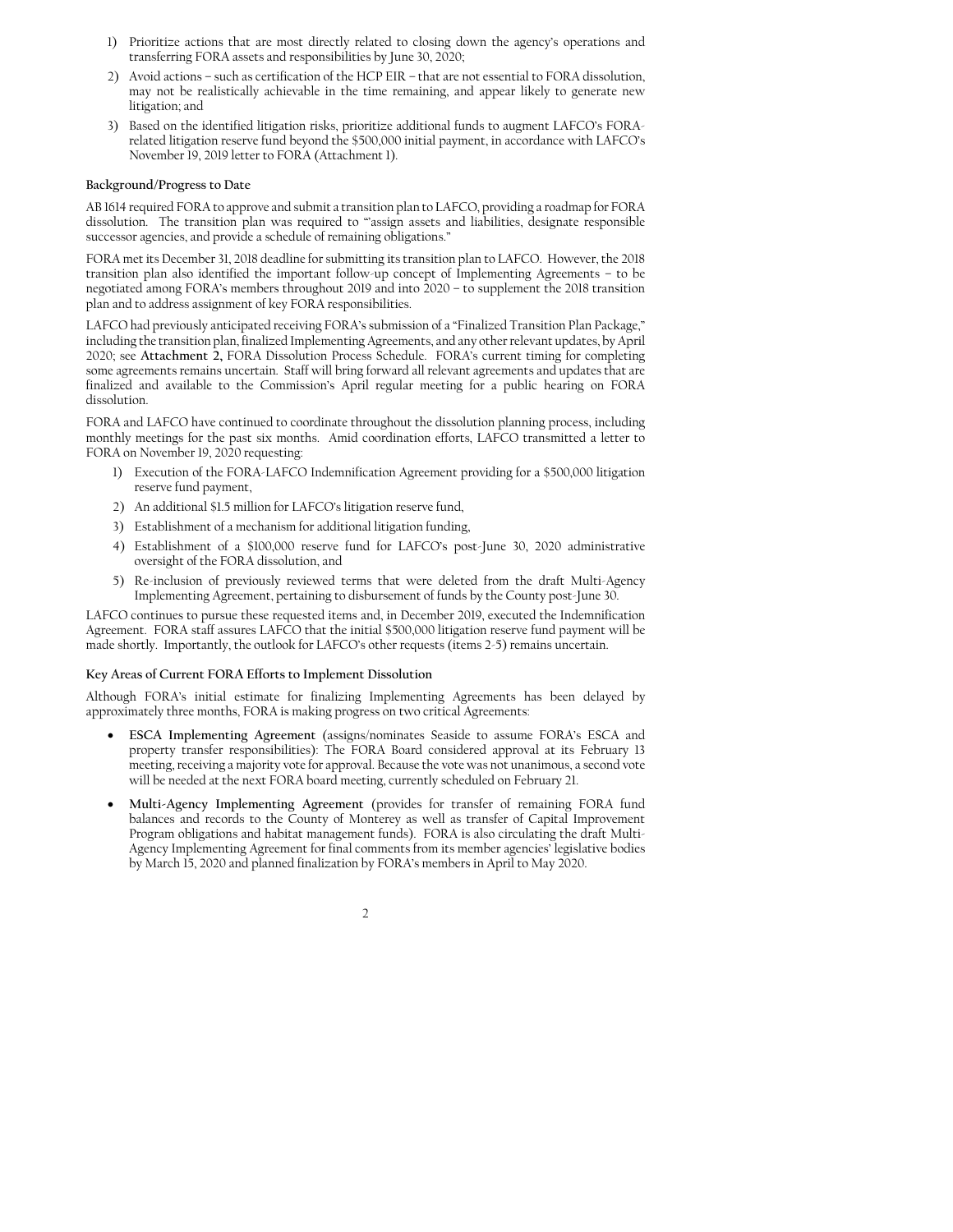At its February 13 meeting, the FORA Board adopted a new meeting schedule that maintains its regularly scheduled meetings each month and adds special Board meetings to be held the following week, the 3rd Friday of each month, from 1:00 to 3:00 pm. These additional meetings provide more opportunities for the FORA Board to address policy issues and time-sensitive dissolution tasks in its remaining four months. Among other items, FORA will be completing a final mid-year budget adjustment, a plan to disburse remaining funds, and payment of its CalPERS termination liability.

## Current LAFCO Concerns and Discussion

FORA has limited resources and time to complete its remaining dissolution actions. FORA is making progress in some areas, as discussed above. Its reduced staff is working diligently with counsel and consultants, under challenging circumstances, to complete remaining dissolution actions. However, FORA's limited staff resources are also currently engaged with tasks that are long-standing FORA goals, such as certification of the HCP EIR, but are not essential to achieving an orderly FORA dissolution. LAFCO has several primary concerns about the current status of FORA dissolution planning, as discussed below.

Existing litigation involving FORA: FORA currently has pending litigation related to a building removal contract. FORA has also filed a validation action, which is an effort to issue tax increment bonds for up to \$55 million to be used to complete additional building removal on Fort Ord. LAFCO staff and counsel are tracking these items. Their eventual outcome may entail relatively low risk to LAFCO, but will need to be monitored until fully resolved.

Potential litigation risks relating to possible FORA actions through June 30, 2020: Items of potential litigation risk include the following.

Certification of the Fort Ord Habitat Conservation Plan Environmental Impact Report: FORA is considering finalizing and certifying the HCP EIR in May or June. The EIR would then be available for subsequent use by the individual land-use jurisdictions (Cities and the County) in their development permitting processes in the long term. However, FORA staff is uncertain if preparing a Final EIR is feasible with very little time remaining to prepare responses to approximately 33 sets of comments received during public review. Furthermore, with most public comments and significant public sentiment being in opposition to the HCP and EIR with the understanding that an approved HCP could facilitate development of certain natural lands on Fort Ord, the FORA Board's proposed certification of the HCP EIR has high litigation risk potential for agencies involved in the FORA dissolution, namely, LAFCO and FORA's member agencies. If FORA were to certify the HCP EIR, it may result in new litigation for FORA, leaving LAFCO and FORA's members the litigation burden after June 30, 2020.

The transition plan does not require FORA to certify the HCP EIR as a dissolution task. One alternative option for FORA to consider would be to determine the agency or agencies to which it will transfer its \$17 million habitat management fund and that agency will serve as successor to FORA. If the agency or agencies receiving FORA funds wish to pursue a Fort Ord HCP, the agency or agencies would have discretion to create a plan to accommodate their needs, resources (prior FORA work and funding) to get them through the process, and time to complete a thorough environmental review.

- Assignment of FORA's ESCA munitions removal program, Economic Development Conveyance Agreement, and Local Redevelopment Authority (LRA) responsibilities to the City of Seaside: Seaside has offered to take on FORA's role in these three matters. From LAFCO's perspective, this would be a positive step because it would wrap up a number of critical FORA dissolution steps, including ESCA responsibilities and property transfers from FORA and the Army to other public agencies. However, the process does have a degree of uncertainty if timelines are not met.
- Recording of the FORA Master Resolution in accordance with the transition plan: The Transition Plan provides that the five land use jurisdictions on Fort Ord are encouraged to take steps to adopt the Master Resolution policies by December 30, 2019. It appears that this step has not occurred. In this event, the transition plan directs FORA staff to record the Master Resolution in its entirety one month prior to FORA dissolution. If this Transition Plan action is not addressed, it may increase legal risk for LAFCO and FORA's members since labor, developers, and affordable housing advocates have taken note of this issue in the past.

 $\overline{\mathbf{3}}$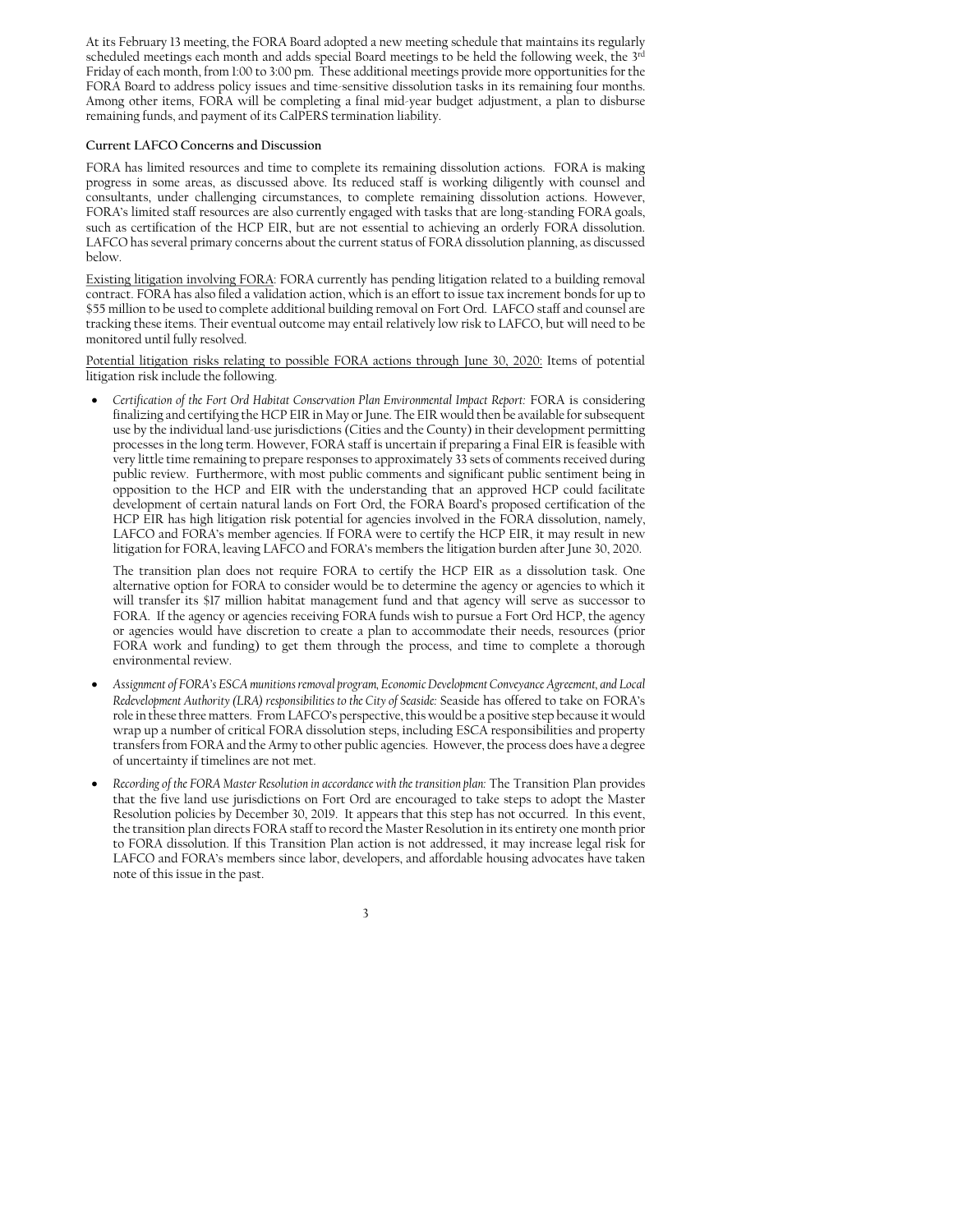The possibility of additional FORA-related litigation that could occur in the future: FORA dissolution may result in unknown litigation risk for LAFCO, such as challenges to transition plan implementation steps, enforcement of a FORA contract, or transfer of FORA's assets or liabilities.

Uncertainty of LAFCO receiving litigation reserve funds beyond a \$500,00 initial payment: LAFCO and FORA have entered into an agreement whereby FORA will transfer \$500,000 to LAFCO for indemnification purposes. Upon resolution of all litigation, the unexpended funds will be equally returned to FORA's members. FORA will make this payment in the next few weeks. LAFCO staff and counsel believe that \$500,000 is insufficient to address the full range of litigation risk associated with the FORA dissolution. However, there is significant uncertainty that LAFCO will receive any additional FORA funds to augment the initial \$500,000. Based on discussions with FORA representatives following LAFCO's November 19, 2019 letter requests, LAFCO staff's understanding is that all FORA funds are currently encumbered for other purposes and that the only recourse is to await FORA's final mid-year budget adjustment process. This process, which is currently underway and expected to continue through March, will determine how much funding is available, consider multiple agencies' requests for funding (including LAFCO's), and make decisions as to which agencies to fund and to what amount.

In summary, LAFCO staff and counsel have identified concerns relating to existing FORA litigation and additional litigation that could occur in the future - depending partly on actions the FORA Board is considering for action through June 30 - and would potentially require LAFCO involvement. Some actions that the FORA Board is considering - particularly finalization and certification of the HCP EIR may not be realistically achievable by June 30, and appear to involve high risk of subsequent litigation. There is no certainty that LAFCO will receive adequate funds from FORA to defend against such litigation, in accordance with the levels LAFCO requested in the November 19, 2019 letter.

# Recommendations

FORA has just over four months remaining to wind down its operations. Based on the concerns outlined above, staff recommends that the Commission authorize the Chair to execute a letter respectfully requesting FORA to consider taking the following actions in its remaining dissolution planning efforts:

1) Prioritize actions that are most directly related to closing down the agency by June 30, 2020, and appear to have low risk of incurring new litigation.

Specifically, based on LAFCO staff's review of the 2018 transition plan and dialogue with FORA staff and consultants, staff recommends that FORA prioritize the following dissolution actions: (1) Transfer Community Facilities District funds and other remaining fund balances, records, and office equipment to Monterey County, (2) Transfer Environmental Services Cooperative Agreement (ESCA) responsibilities, Local Redevelopment Authority LRA designation, and EDC agreement to Seaside,  $(3)$  Transfer water allocations, water augmentation obligations, water and wastewater capacity charges, and rates to MCWD, (4) Follow-up actions to complete transfer of ESCA, LRA designation, and EDC agreement to Seaside, such as EPA's 120-day notice period and new Seaside agreements with the U.S. Army and others, (5) Make final payment to terminate CalPERS liability and contract, (6) Create a plan to conduct the Final Year Audit, (7) Transfer remaining FORA-held real estate to local agencies, (8) Record the FORA Master Resolution 1 month prior to dissolution per the 2018 transition plan or, if FORA plans to address this item in a different manner, clarify the change in a revision to the 2018 transition plan or in a transition plan implementing agreement, and (9) Resolve existing litigation.

2) Avoid actions - such as certification of the HCP EIR - that are not essential to FORA dissolution, may not be realistically achievable in the time remaining, and appear likely to generate new litigation.

In particular, LAFCO staff recommends that FORA not act to finalize and certify the HCP EIR and, instead, consider alternative options such as transferring funds and/or resources to FORA member agencies to address habitat management responsibilities and Endangered Species Act compliance;. Similarly, we encourage FORA to continue to work with its members to designate the most likely successor agency or agencies for other current or former FORA responsibility areas (building removal, water augmentation, roadway projects, etc.) and assist them with document transfer, funding, or other resources as may be needed to help the successors prepare for their new responsibilities as well as for potential future litigation.

 $\overline{4}$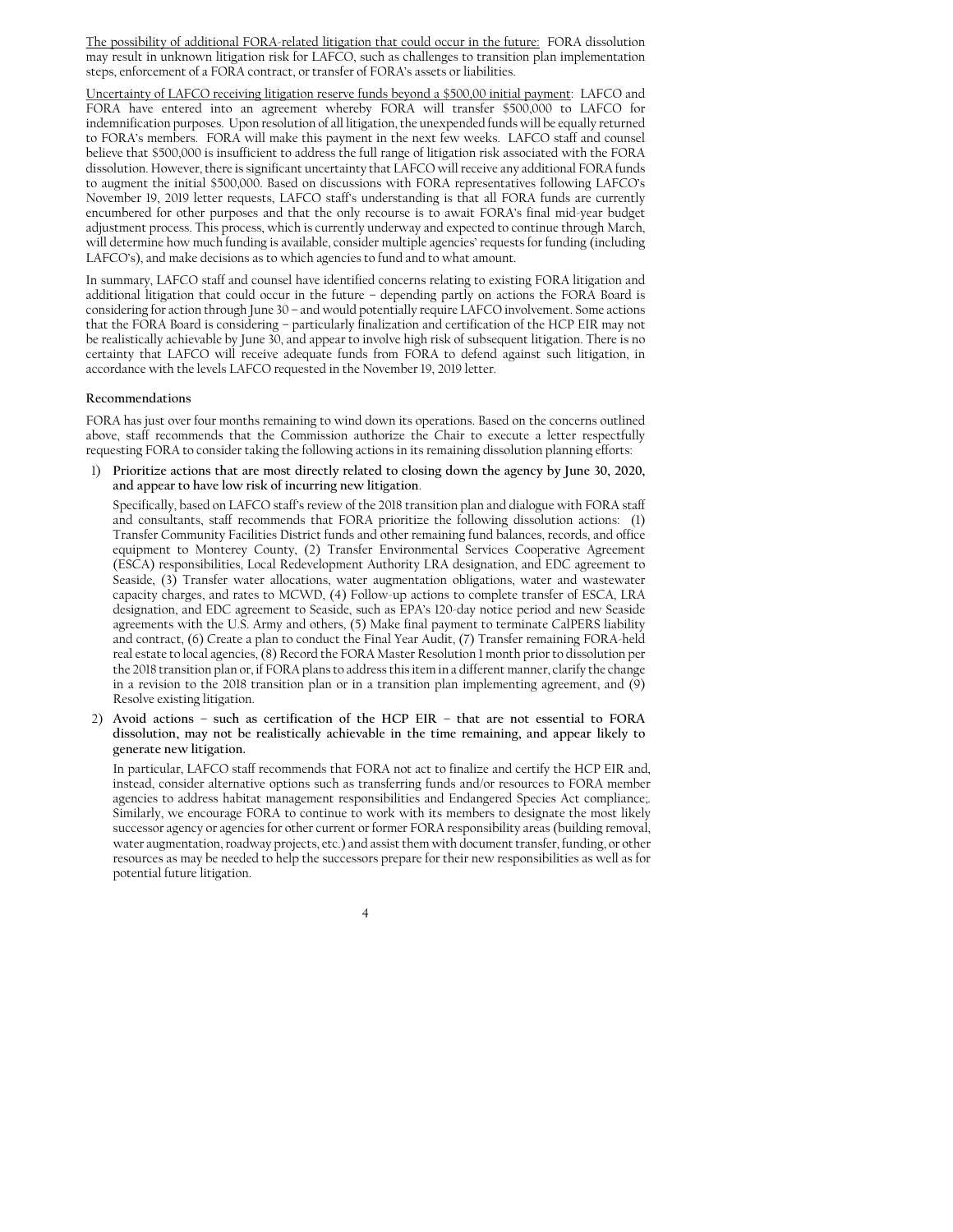3) Based on the identified litigation risks, prioritize additional funds to augment LAFCO's FORArelated litigation reserve fund beyond the \$500,000 initial payment, in accordance with LAFCO's November 19, 2019 letter to FORA.

Such funds shall be returned to FORA's jurisdictions when litigation is resolved or when the funds are otherwise determined to be no longer needed for LAFCO's defense.

# **Next Steps**

In the coming weeks, staff will continue to work with FORA staff and consultants in an ongoing effort to concentrate current dissolution planning efforts on those tasks that are most directly related to winding down the agency's operations and ensuring that all FORA funds will be appropriately transferred upon dissolution. Staff will also be working with FORA member agency representatives to gain additional perspective on the current status of FORA dissolution planning. In addition, staff will continue to pursue the additional \$1.5 million in litigation reserve funds and the other requests in LAFCO's 11/19/2019 letter as described above in this report.

Staff will bring forward FORA's 2018 transition plan along with all implementing agreements and relevant updates to the Commission's April 27, 2020 regular meeting for a public hearing. Until that time, it will be important for LAFCO to receive from FORA comprehensive periodic updates as to the current status of all tasks identified in the 2018 transition plan. Following LAFCO's hearing, FORA will have approximately two months in which to make any final adjustments that may be appropriate and workable by June 30. LAFCO's oversight role of the FORA dissolution will officially end on December 31, 2020, since the FORA Act (California Government Code Section 67650 to 67700), which established LAFCO's oversight role, will be repealed.

As FORA dissolution grows nearer, LAFCO staff is continuing to work closely with FORA and its member agencies to assist in the successful completion of the dissolution process. Our priority is to collaborate with FORA representatives to resolve the concerns identified in this report and to achieve an orderly and efficient dissolution.

Respectfully submitted,

Kate McKenna, AICP **Executive Officer** 

 $CC^{\cdot}$ Josh Metz, Executive Officer, FORA Kendall Flint, Director of Communications and Strategic Planning, Regional Government Services (RGS)

5

Attachments:

- 1. LAFCO's November 19, 2019 letter to FORA
- 2. FORA dissolution schedule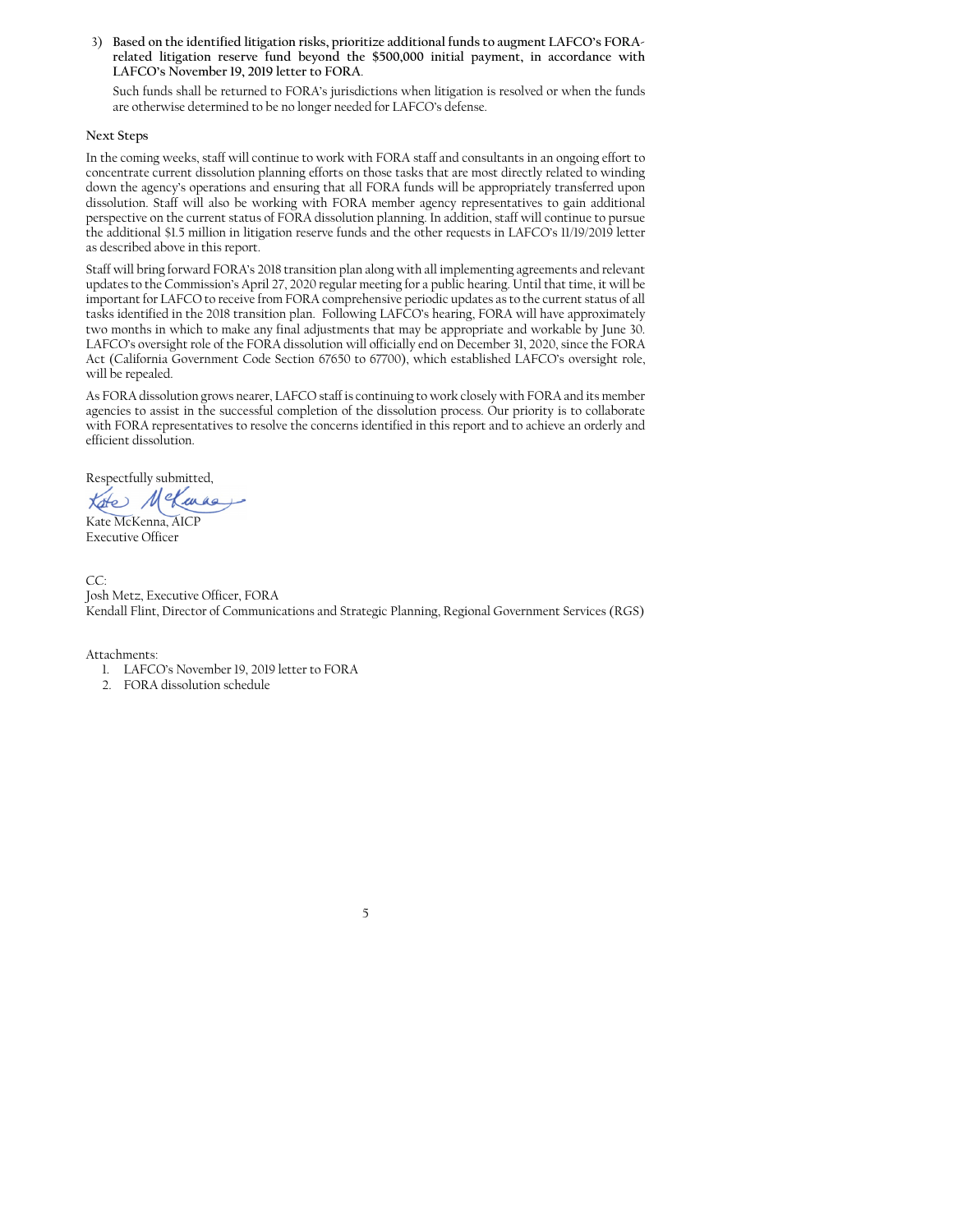# LOCAL AGENCY FORMATION COMMISSION OF MONTEREY COUNTY

2019 **Commissioners** 

> Chair Matt Gourley

Public Member **Vice Chair** 

> lan Oglesby City Member

Luis Alejo County Member

> Joe Gunter City Member

Mary Ann Leffel **Special District Member** 

> Christopher Lopez County Member

**Warren Poitras Special District Member** 

Maria Orozco City Member, Alternate

Jane Parker County Member, Alternate

Steve Snodgrass Public Member, Alternate

Graig R. Stephens Special District Member, Alternate

#### Counsel

Kelly L. Donlon **General Counsel** 

#### **Executive Officer**

Kate McKenna, AICP

132 W. Gabilan Street. #102 Salinas, CA 93901

> P. O. Box 1369 Salinas, CA 93902

Voice: 831-754-5838

www.monterey.lafco.ca.gov

Michael A. Houlemard, Jr.

November 19, 2019

**Executive Officer** Fort Ord Reuse Authority 920 2<sup>nd</sup> Avenue, Suite A Marina, CA 93933

# Subject: FORA Dissolution - LAFCO Indemnification, Litigation Defense Reserve, Long-Term Administrative Expense Reserve, and draft Multi-Agency Implementing Agreement Language

Dear Michael,

On behalf of the Local Agency Formation Commission (LAFCO) of Monterey County, I write to request your prompt attention to five items related to the Fort Ord Reuse Authority (FORA) dissolution: (1) executing the LAFCO-FORA indemnification agreement to the appropriate funding level; (2) funding of a \$2 million litigation reserve for LAFCO's defense of the dissolution; (3) establishing a mechanism for additional litigation defense funding as may be necessary; (4) funding of a \$100,000 deposit toward LAFCO's long-term administrative expenses for oversight of dissolution-related matters; and (5) inclusion of LAFCO-requested language in the draft Multi-Agency Implementing Agreement.

These measures are necessary to LAFCO's successful oversight of dissolution proceedings and related actions. LAFCO's oversight role in the FORA dissolution, including an unknown number of years following the dissolution, creates an unfunded mandate. LAFCO maintains a separate litigation reserve to protect itself in the event of litigation related to its normal operations, which is funded by its local agencies. However, should LAFCO be named in legal action or initiate legal action related to the FORA dissolution, LAFCO has no designated funds to defend oversight of the FORA dissolution. LAFCO staff has coordinated with FORA representatives throughout this year to identify appropriate steps to address this unfunded mandate by sufficiently funding LAFCO's litigation reserves and anticipated future administrative expenses specific to FORA dissolution. Specific requests and timelines are listed below. LAFCO staff will recommend to the Commission that these items be incorporated into any formal Commission actions or determinations on FORA dissolution in early 2020.

#### (1) Execution of an Indemnification Agreement by November 27, 2019.

A draft indemnification agreement was transmitted to FORA staff a year ago. Based upon our recent meetings with your staff, we anticipated that the agreement would be executed by now. We received an email from your Authority Counsel on November 15, 2019, in which he transmitted FORA's revised version of the indemnification agreement. We are particularly concerned by three unwarranted revisions to the draft agreement.

First, LAFCO is concerned that FORA has reduced the initial litigation reserve fund deposit from \$500,000 to \$300,000. Although \$300,000 was included in the FORA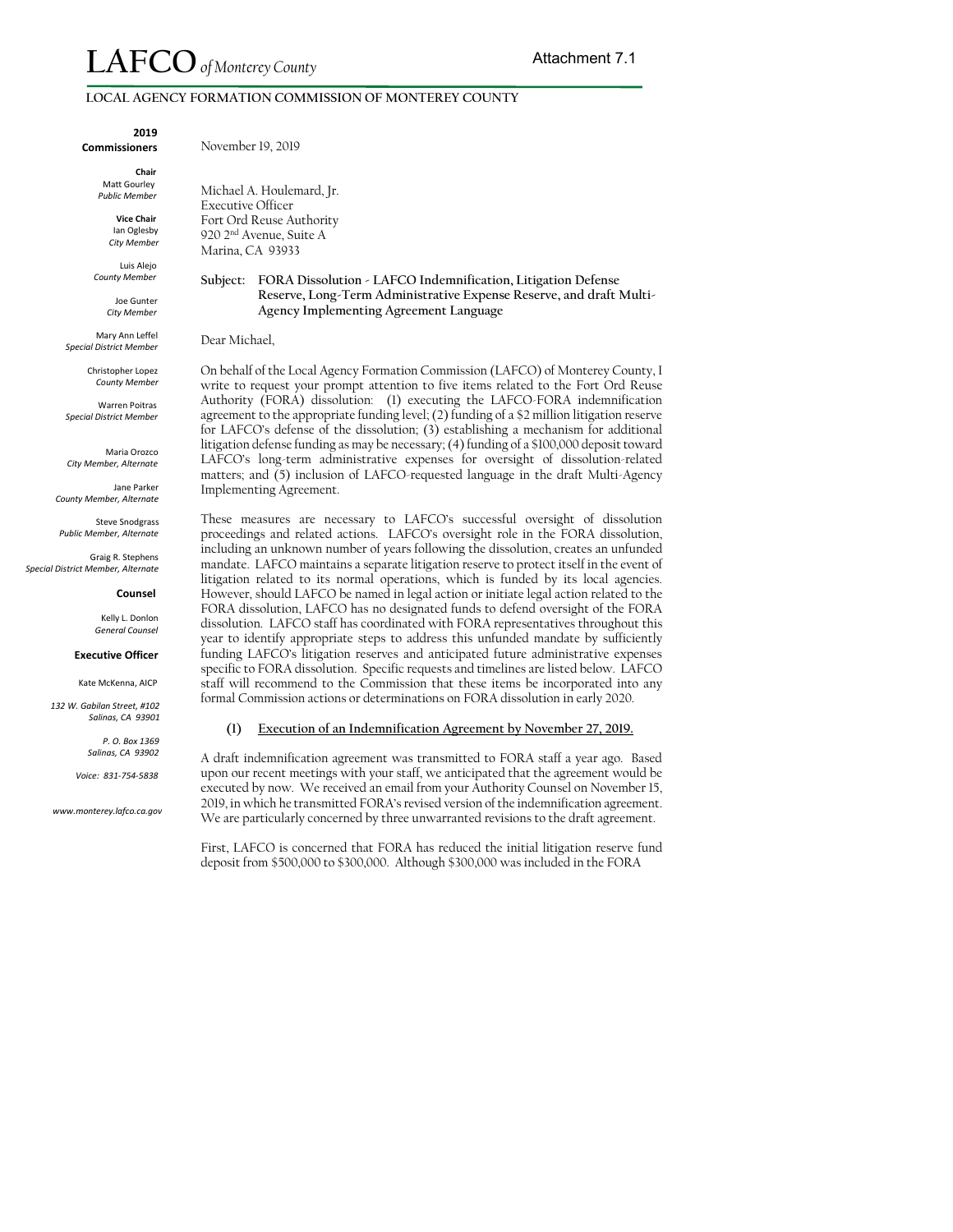transition plan, LAFCO staff objected to this amount a year ago in public meetings and meetings with FORA staff. Furthermore, LAFCO and FORA staff have discussed the amount of \$500,000 being the initial LAFCO litigation reserve fund deposit for a year now. Over the past year, FORA staff did not voice any objection to the \$500,000 initial deposit. The FORA Board has approved a Fiscal Year 2019-2020 budget line item of \$750,000 for the indemnification of LAFCO. As FORA has not explained this last-minute change, I am requesting that FORA change the initial deposit amount back to \$500,000.

Second, FORA changed the third recital to state that LAFCO accepted the Transition Plan in January 2019. Although LAFCO presented a FORA Transition Plan status report at its January 28, 2019 meeting, LÁFCO's agenda item was informational. The Commission took no action to accept the FORA Transition Plan, recognizing that the Transition Plan anticipated the need for multiple implementing agreements with other agencies. LAFCO's tentative dissolution processing schedule, included with the January 28, 2019 Commission report, anticipated FORA submitting an updated/finalized Transition Plan package to LAFCO in the fall of 2019 and, subsequently, LAFCO conducting a hearing to consider the orderly dissolution of FORA. LAFCO's acceptance never occurred, and this correction needs to be made in the agreement.

Third, FORA's changes to the agreement too narrowly restrict FORA's indemnification of LAFCO to LAFCO's actions. LAFCO could be named in legal actions or proceedings more broadly than from its individual actions. I request that FORA replace the reference in Section 1 from "LAFCO's action on the Dissolution" to "actions taken to effectuate the Dissolution." For a year now, FORA has held the draft indemnification agreement under review. I request that, after making these requested changes, you sign the agreement by November 27, 2019.

#### Establishment of a \$2 Million Litigation Reserve Fund with an Initial Deposit of  $(2)$ \$500,000 by November 27, 2019 and a Subsequent Deposit of \$1.5 Million by December 31, 2019.

We have further identified an urgent need for FORA to build LAFCO's FORA litigation reserve to a level that will sustain several years of potential litigation defense, or potential initiation of litigation necessary to carry out FORA's statutory FORA dissolution oversight obligations. Additionally, LAFCO's need for a sufficient reserve was commented on and supported by several LAFCO Commissioners at LAFCO's October meeting. Accordingly, please transfer a second deposit of \$1.5 million for the FORA litigation reserve by December 31, 2019. This request is made in consultation with legal counsel and in recognition of LAFCO's high exposure associated with oversight of pre-and post-dissolution proceedings and related actions. Previously, on August 2, 2019, LAFCO requested additional language be included in the draft Multi-Agency Implementing Agreement section on "Dissolution of the Authority." This language provided for FORA to transfer funds to LAFCO "in an amount as reasonably determined by LAFCO in order for LAFCO to carry out its oversight duties." This language was part of prior versions of the Draft Multi-Agency Implementing Agreement (see subsection 5, below) and was discussed at the September 10 meeting of staff from FORA and LAFCO. Based on the preceding information, LAFCO's determination is that a \$2 million litigation reserve fund for the FORA dissolution is necessary and appropriate, and may in fact need to be further augmented in the future, as discussed in subsection 3, below.

#### Establishment of a Mechanism by April 1, 2020 for Additional Litigation Funding as May  $(3)$ be Necessary.

As stated in the indemnification agreement, FORA is to establish a mechanism for additional LAFCO indemnification funding should additional defense funds prove necessary from FORA's successor agencies or otherwise. This mechanism will ensure an orderly completion of the dissolution process and outcomes. We request that the mechanism be established no later than April 1, 2020. Upon resolution of any litigation or if LAFCO does not use the litigation reserve fund, the funds shall be returned to FORA's successor agencies.

#### Establishment of a \$100,000 Reserve by December 31, 2019 for LAFCO's Long-Term  $(4)$ Administration of Post-FORA Oversight Responsibilities.

As specified in the FORA transition plan, your Board directed payment of all LAFCO-required processing fees related to the dissolution. LAFCO has received an initial deposit of \$10,000 toward our immediate processing

Page 2 of 3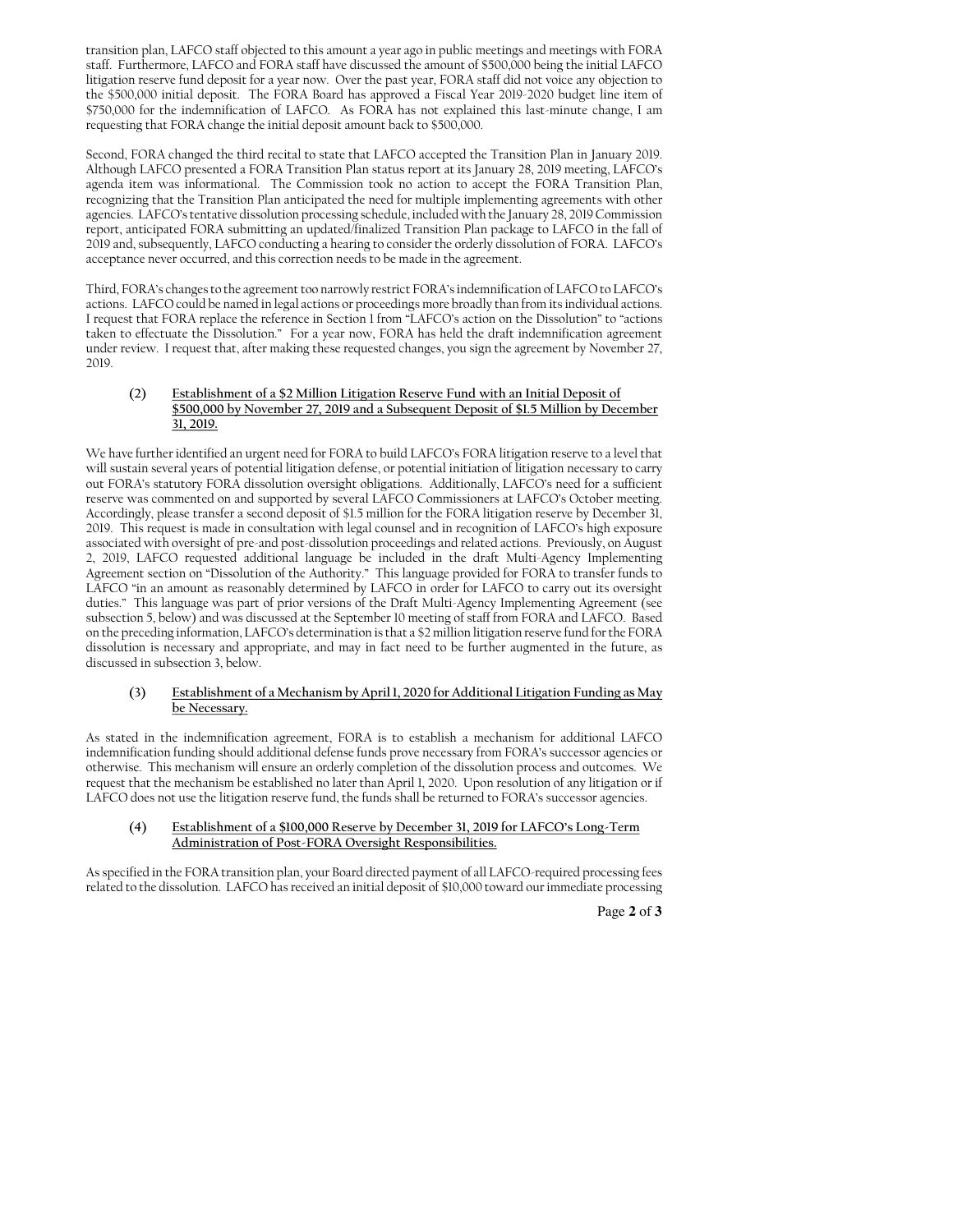tasks. In a separate letter, we will provide an accounting of those funds through October 31, 2019 with a request for replenishment of funds for LAFCO short-term processing tasks through June 30, 2020.

Separate from our short-term processing expenses, I am requesting a deposit of \$100,000 by December 31, 2019 for the purpose of funding LAFCO's long-term administrative costs for oversight tasks in the post-dissolution period that begins on July 1, 2020. This amount is based on an estimate of \$20,000 in annual administrative costs for about five years. A few weeks ago, members of LAFCO's Budget & Finance Committee commented on and urged staff to seek such funds for long-term administrative costs. Additionally, FORA should put in place a mechanism to fund any additional administrative costs incurred by LAFCO. Funds not expended for this purpose will be returned to successor agencies.

#### Inclusion of LAFCO-Requested Language in the Draft Multi-Agency Implementing  $(5)$ Agreement.

As mentioned earlier, on August 2, 2019, LAFCO requested that additional language be included in the draft Multi-Agency Implementing Agreement section entitled "Dissolution of the Authority" to clarify dissolution related items. FORA included this language, except for a missing paragraph, in its October 2, 2019 Administrative Committee Packet. When LAFCO and FORA held our monthly coordination meeting on October 16, 2019, FORA staff and consultants assured us that the missing paragraph would be included in the next version of the agreement. To our surprise, the most recent draft agreement (included in the November 13, 2019 FORA Administrative Committee Packet) has removed the entire "Dissolution of the Authority" section. No explanation was given. So, we assume the section was removed in error. Please include all the LAFCO-requested language in the next version of the draft agreement.

Thank you for your attention to these matters and feel welcome to discuss them with me. We hope that both LAFCO and FORA can come to an agreeable understanding on the points in this letter and work collaboratively on our shared goals and objectives. Our commitment is to provide the highest level of professional service to ensure a successful dissolution process for all parties.

Sincerely,

Kate McKenna, AICP **Executive Officer** 

Chair Gourley and Members, Local Agency Formation Commission  $CC$ Kelly L. Donlon, General Counsel

Page 3 of 3